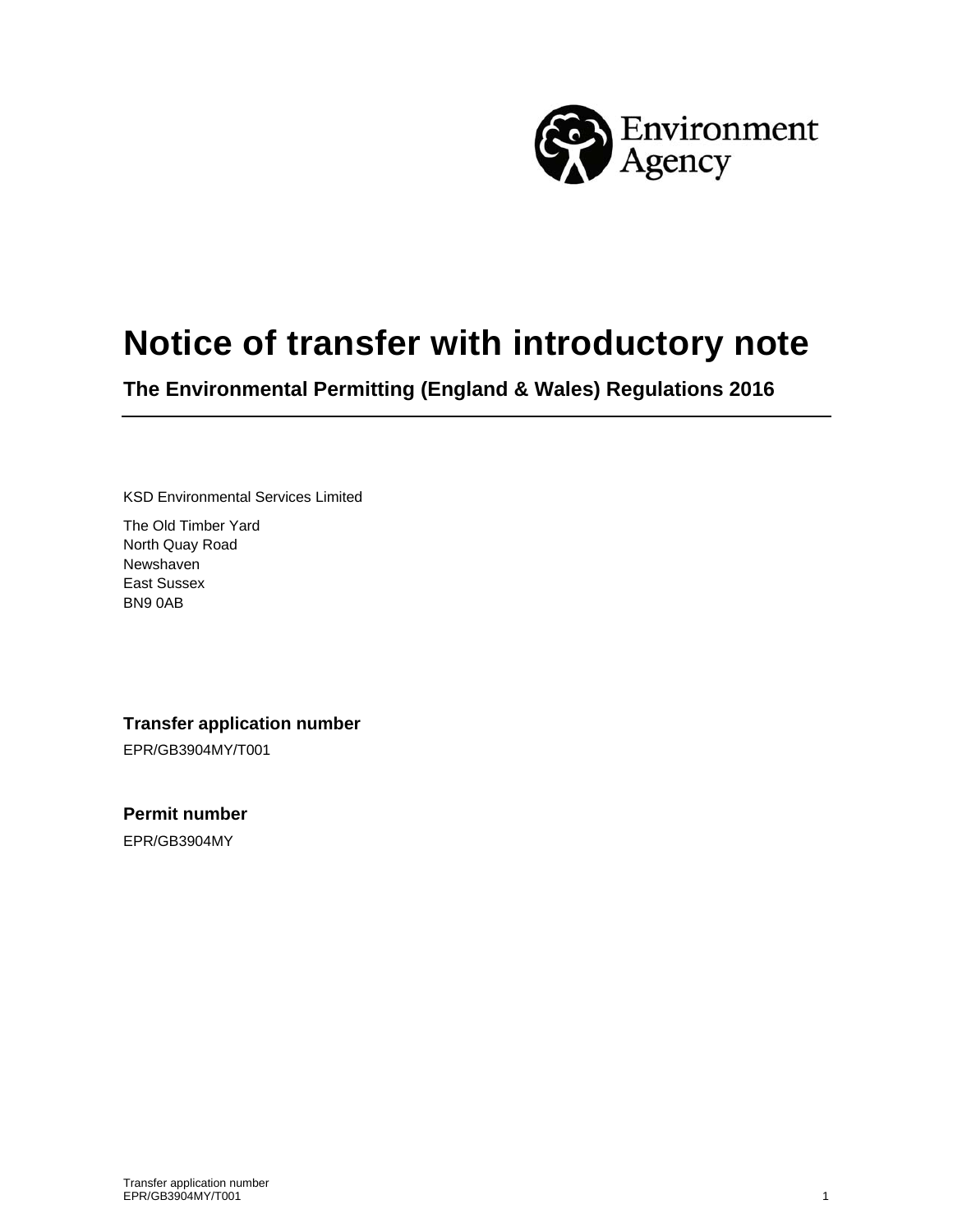# **The Old Timber Yard Permit number EPR/GB3904MY**

### **Introductory note**

### **This introductory note does not form a part of the notice.**

The following notice gives notice of the transfer of an environmental permit to a new operator (the transferee).

This application is to transfer the permit for The Old Timber Yard in full from Skip-it Containers and Recycling Limited to KSD Environmental Services Limited. Upon transfer the environmental management system used on-site will remain the same.

The status log of a permit sets out the permitting history, including any changes to the permit reference number.

| <b>Status log of the permit</b>       |             |                                                  |  |
|---------------------------------------|-------------|--------------------------------------------------|--|
| <b>Description</b>                    | <b>Date</b> | <b>Comments</b>                                  |  |
| Permit Issued WR/5-164L               | 30/12/96    | FL Gamble & Sons Ltd.                            |  |
| Permit Transferred EAWML 19631        | 15/03/00    | Gamble Waste Limited.                            |  |
| <b>Permit Transferred EAWML 19631</b> | 19/12/06    | Sussex Waste Recycling Limited.                  |  |
| <b>Permit Variation EAWML 16931</b>   | 22/08/08    | Modification of conditions.                      |  |
| Application EPR/KP3394HY/V004         | Duly made   | Application to allow outdoor storage of non-     |  |
| (variation and consolidation)         | 29/12/11    | hazardous waste.                                 |  |
| Further information                   | 05/03/12    | Email with attachments detailing procedures for  |  |
|                                       |             | Newhaven received.                               |  |
| Further information                   | 05/03/12    | Email with attachments detailing procedures for  |  |
|                                       |             | Newhaven 2 received.                             |  |
| Variation determined                  | 21/03/12    | Varied and consolidated permit issued in         |  |
| EPR/KP3394HY/V004                     |             | modern condition format.                         |  |
| Application EPR/LB3231RN/T001 (full   | Duly made   | Application to transfer the permit in full from  |  |
| transfer of permit EPR/KP3394HY)      | 18/09/12    | Sussex Waste Recycling Limited to Skip-It        |  |
|                                       |             | <b>Containers Limited.</b>                       |  |
| Transfer determined LB3231RN          | 19/11/12    | Full transfer of permit complete.                |  |
| Application EPR/GB3904MY/V002         | Duly Made   | Application for change of registered address.    |  |
| (variation)                           | 23/11/16    |                                                  |  |
| Variation determined                  | 20/12/16    | Varied permit issued to Skip-It Containers       |  |
| EPR/GB3904MY/V002                     |             | Limited.                                         |  |
| Application EPR/FB3203ZW/T001 (full   | Duly Made   | Application to transfer the permit in full from  |  |
| transfer of permit EPR/LB3231RN)      | 18/04/17    | Skip-It Containers Limited to Skip-It Containers |  |
|                                       |             | and Recycling Limited.                           |  |
| Transfer determined EPR/FB3203ZW      | 03/05/17    | Full transfer of permit complete.                |  |
| Application EPR/GB3904MY/T001 (full   | Duly made   | Application to transfer the permit in full from  |  |
| transfer of permit EPR/FB3203ZW)      | 21/12/18    | Skip-It Containers and Recycling Limited to      |  |
|                                       |             | <b>KSD Environmental Services Limited.</b>       |  |
| Transfer determined EPR/GB3904MY      | 14/02/19    | Full transfer of permit complete.                |  |

End of introductory note